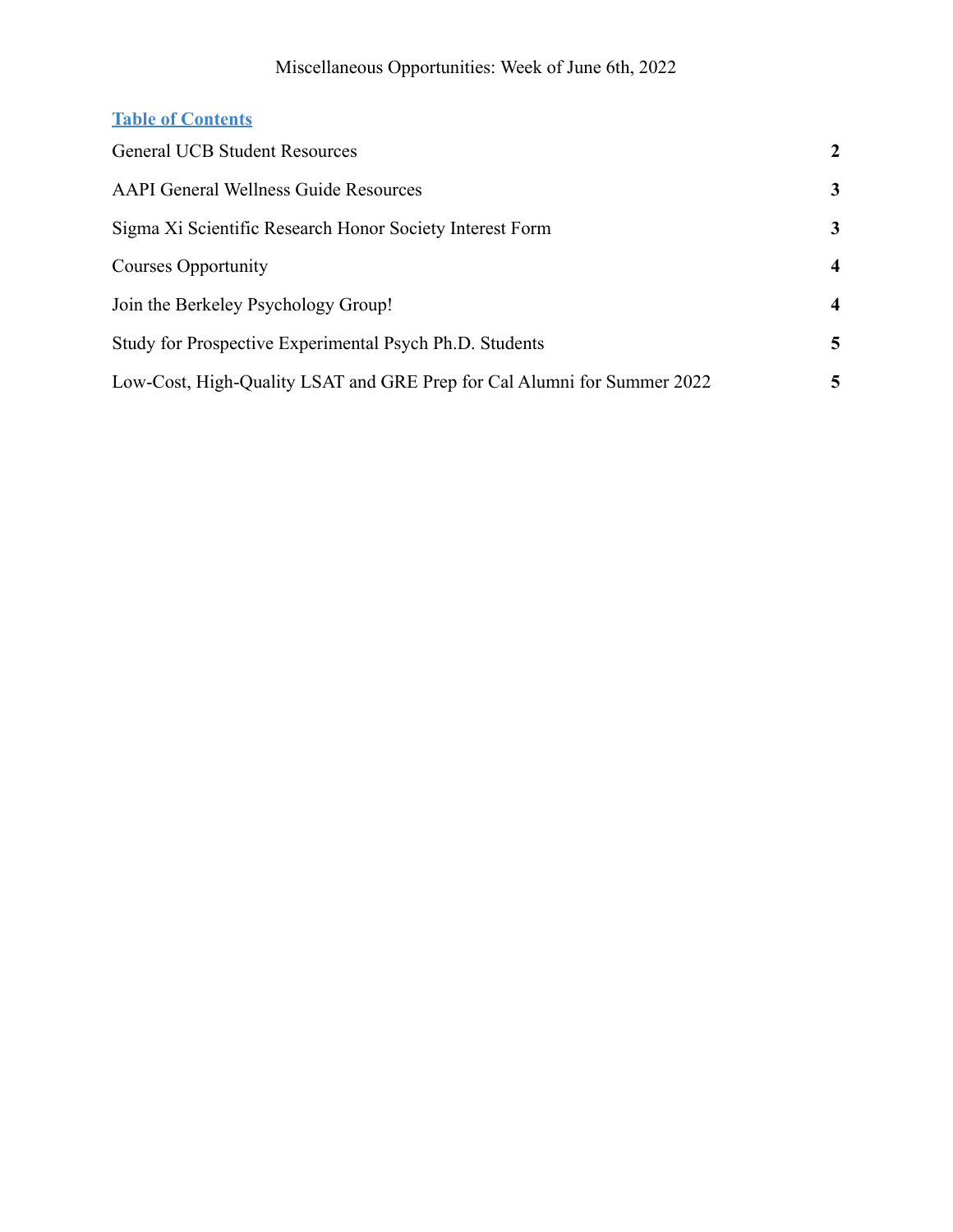## <span id="page-1-0"></span>**General UCB Student Resources**

#### **Resources**

Educational

- Student Learning Center 642-9494, <http://slc.berkeley.edu>
- Disabled Students' Program (DSP) <http://dsp.berkeley.edu>
- Educational Opportunity Program: <https://eop.berkeley.edu/>
- Centers for Educational Equity and Excellence: https://ce3.berkeley.edu/

Mental Health

- Counseling and Psychological Services, Tang Center 2222 Bancroft Way, 642-9494, <http://uhs.berkeley.edu>
- Social Services (Counseling for specialized concerns): https://uhs.berkeley.edu/socialservices

Assistance with Basic Needs

● Basic Needs Center: basicneeds.berkeley.edu

### **Campus Climate and Equity**

If you are the subject of harassment or discrimination, please contact the Confidential Care Advocate ([sa.berkeley.edu/dean/confidential-care-advocate](http://sa.berkeley.edu/dean/confidential-care-advocate)). Survivors of sexual violence may also want to view <http://survivorsupport.berkeley.edu/>. For more information, please visit [http://ophd.berkeley.edu/.](http://ophd.berkeley.edu/)

- Report an incident: <https://campusclimate.berkeley.edu/report-incident>
- Report offensive online behavior:  $zoom-misuse@berkeley.edu$
- Centers for Educational Justice and Community Engagement: <https://campusclimate.berkeley.edu/students/ejce/about>
- Undocumented Student Program: undocu.berkeley.edu
- Office for the Prevention of Harassment and Discrimination: <https://ophd.berkeley.edu/>
- Support for Muslim Students: campusclimate.berkeley.edu/sswana-initiative
- Berkeley Hillel: berkeleyhillel.org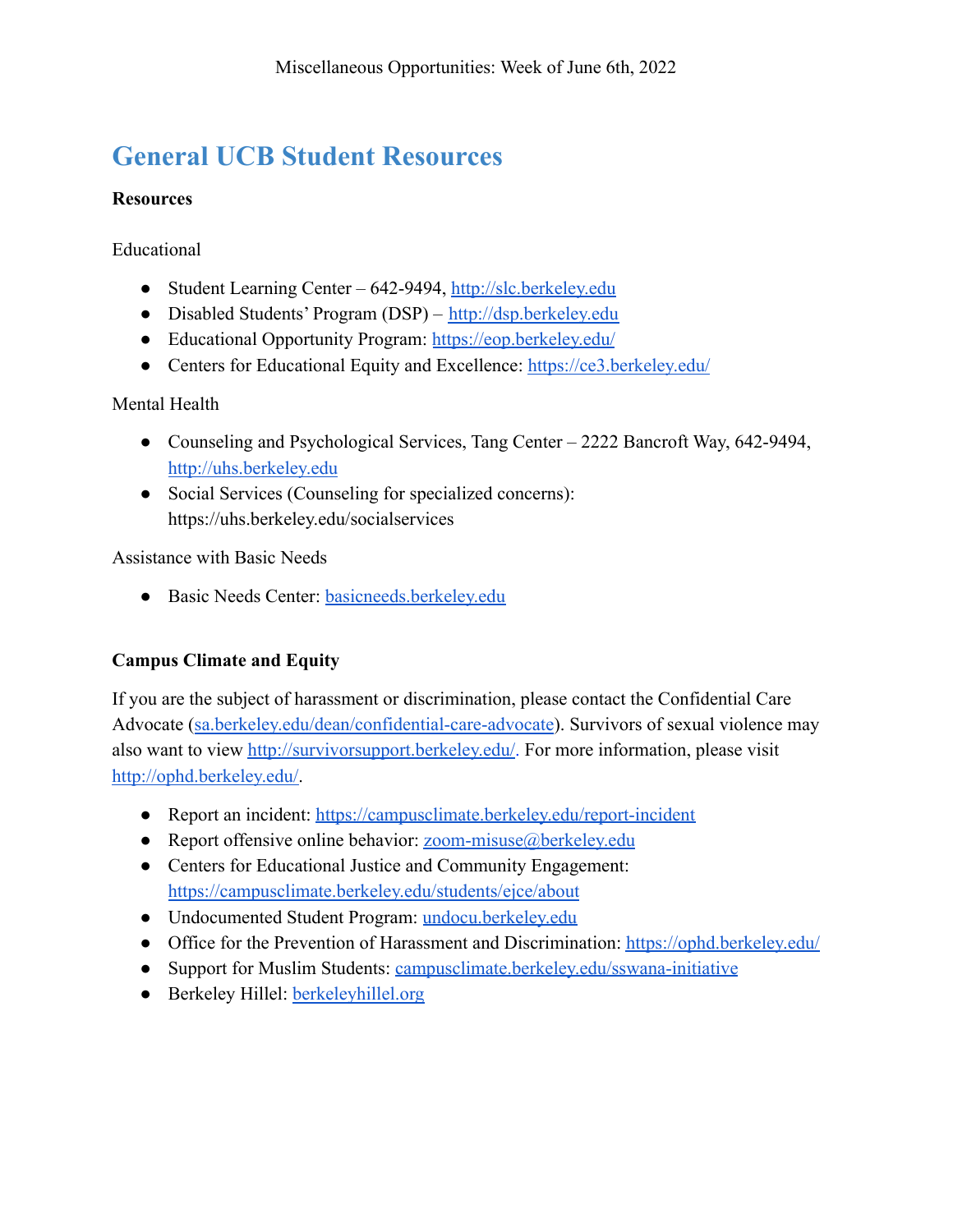### <span id="page-2-0"></span>**AAPI General Wellness Guide Resources**

Here is the [AAPI Wellness Guide 2021](https://docs.google.com/document/d/18UOradc0WlJC6_M6yVdDzepL09yuFauy9-E-2KlPk4Y/edit).

It is one of many products from the AAPISC, led by Lisa Hirai Tsuchitani and Marcia Gee Riley. AAPISC is an inaugural advisory body to the Chancellor and her Cabinet under the executive sponsorship of VCEI Oscar Dubón that was created in 2019 to increase awareness about and address campus climate issues for AAPI undergraduate and graduate students, staff, and faculty: <https://diversity.berkeley.edu/aapisc>

### <span id="page-2-1"></span>**Sigma Xi Scientific Research Honor Society Interest Form**

Hello and welcome!

If you are interested in joining a growing community of student and faculty researchers, networking, mentorship, learning about others' research, and more, please consider joining Sigma Xi, the Scientific Research Honor Society! Sigma Xi was a huge part of our lives (Morgan and Mitch!) in undergraduate and it's an organization we're looking forward to growing here at Berkeley and UCSF for grad and undergrad students. Currently it's only a few students and faculty, but our vision is to make it a big and strong chapter full of life again through mentorship, community outreach, and sharing our science passions! If you're interested in learning more about Sigma Xi or possibly joining, please fill out [this 2 minute form](https://forms.gle/8LqDtaTg8aN3RDG77) so we can distribute more information! (This is a non-binding interest form and you can opt out of emails at any time!)

If you have any questions, please don't hesitate to reach out! ([morgan.pfaff@berkeley.edu](mailto:morgan.pfaff@berkeley.edu))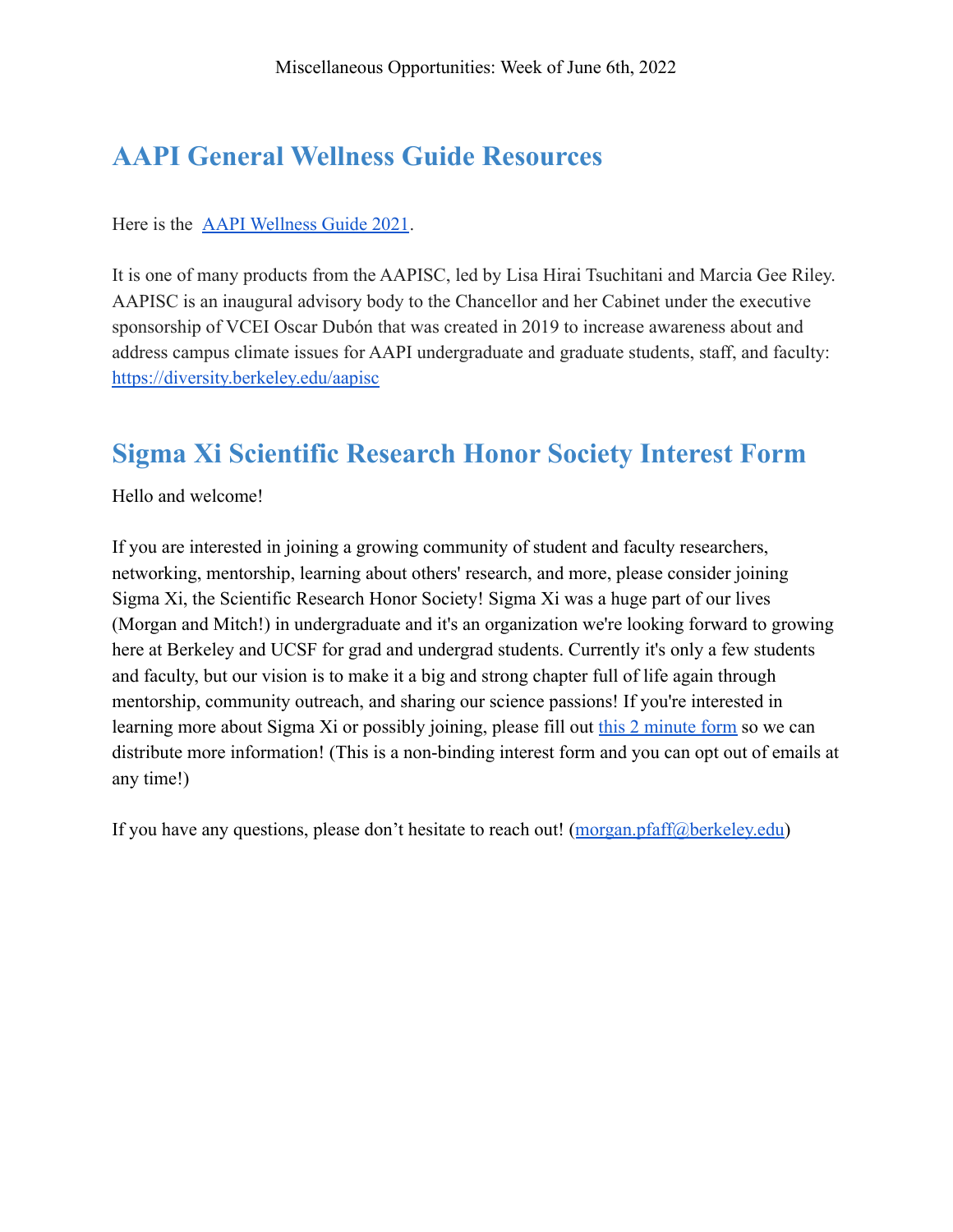# <span id="page-3-0"></span>**Courses Opportunity**

Studying for graduate-level exams like the MCAT, OAT, GRE, etc., is often stressful and unstructured. To get more help and earn a higher score on the exams, consider buying a Kaplan Course Certificate. AMSA is offering limited certificates at a price less than half of their market value! This course certificate is currently being auctioned with the lowest bid starting at only \$899, while the original price of the same is \$1800. All the collected proceeds from the sales will go towards helping our organization make your lives easier as a pre-health student! If this sounds like something you would be interested in, please visit the link down below: <https://linktr.ee/isha29>

### <span id="page-3-1"></span>**Join the Berkeley Psychology Group!**

Berkeley Psychology Group is an interest-based group that strives to bring fun and practical psychology to the public, while also educating college students about mental health. We welcome all students who are interested in learning and exploring more about psychology no matter what majors they are in. We have general meetings bi-weekly and students who join the committee would also have department meetings every other week. There are currently three departments at BPG: Internal, External, and Marketing. Students joined as general members would have the opportunities to access our resources and all sorts of psychology-related events organized by BPG. Students joining as committee members would have all the benefits as the general members do, and also the chance to have some hands-on experience of working at different departments, to create, contribute and make their ideas come true at BPG.

We often have a psychology-related presentation for every general meeting. Students volunteered to share anything that they found interesting or useful within the psychology topic. We had students share different theories that they learned in Psych classes, we also had students share different helpful resources for applying for grad schools and jobs in the field. Our ongoing bonding events, academic and career panels are made to bring more students together and support them. We are very flexible to cope with conditions with covid as we introduced our new way of sharing information with students, Bear With Us, a podcast where we engage in supportive and mindful dialogue about psychology and mental health.

Fill out this Google form to sign up online! <https://forms.gle/ZxRHGmUbex3UnWtu6>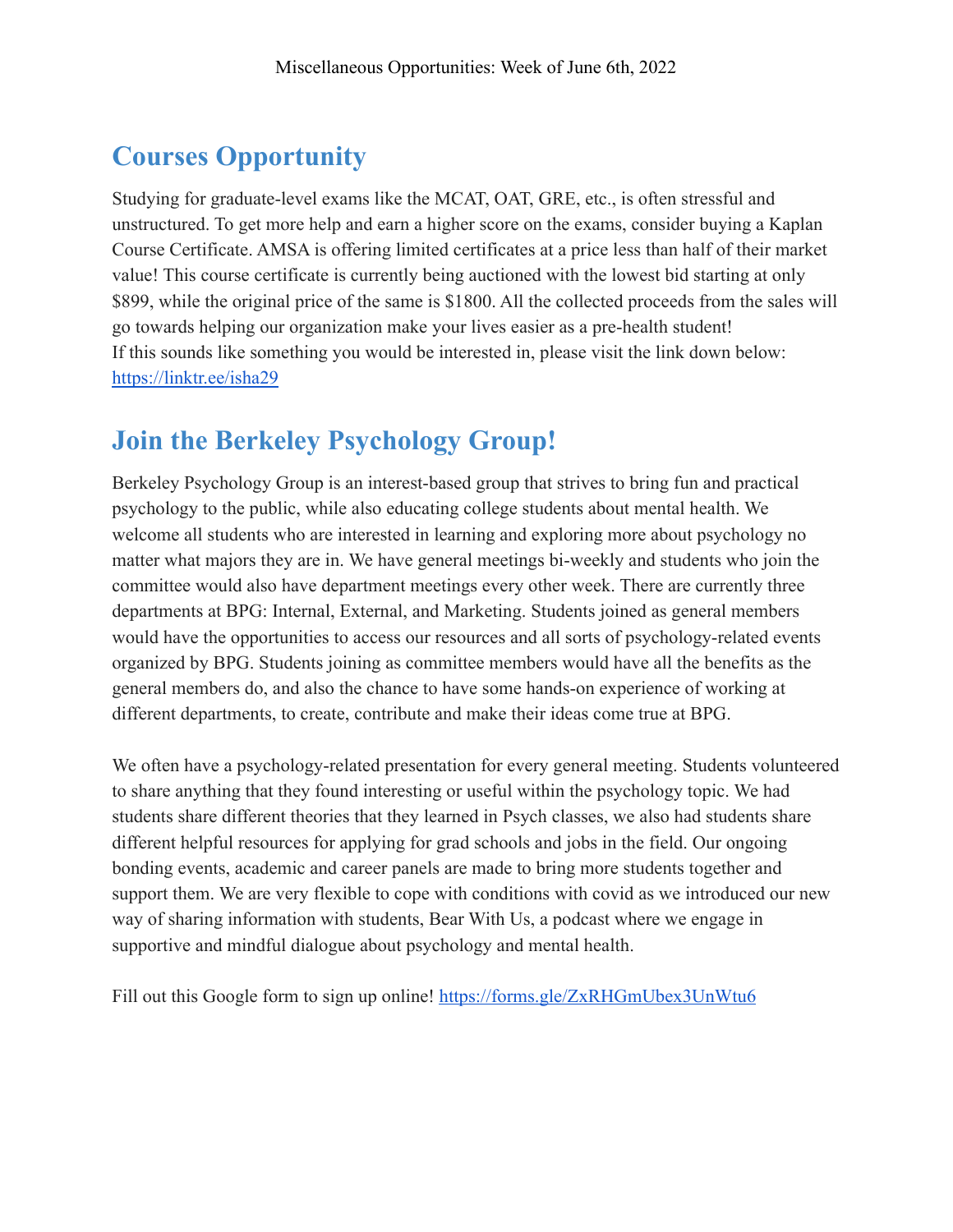## <span id="page-4-0"></span>**Study for Prospective Experimental Psych Ph.D. Students**

Our names are Zahira Flores and Melanie Montejano, and we are undergraduate students at Heritage University. We are supervised by Dr. Amy Nusbaum. We are conducting a research study to learn about the admissions experience for prospective experimental psychology Ph.D. students, in addition to exploring the factors that contribute to preparation for the admission process. With these findings, we hope to give undergraduate students clarity to know what is expected of them in the graduate school application process and help graduate programs clarify and improve their admissions procedures.

We are recruiting individuals who meet all of these criteria:

- 1. Attend a four year college/university
- 2. At least a junior in standing
- 3. Psychology majors
- 4. Are planning on applying to an experimental psychology program for a Ph.D

If you decide to participate in this study, you will be asked to complete an anonymous survey through SurveyMonkey. The survey will take approximately 15 minutes. You may skip any question you feel uncomfortable answering and all responses will be kept anonymous.

During this activity, you will be asked questions about your demographics (race/ethnicity, gender, year in school, household size, income, citizenship status), academic experiences, knowledge of the graduate application process, and involvement in extracurricular activities.

If you are interested in participating in this study, please click this link: <https://www.surveymonkey.com/r/psychgrad>

If you have any questions, please contact us at: nusbaum  $a\omega$ heritage.edu

# <span id="page-4-1"></span>**Low-Cost, High-Quality LSAT and GRE Prep for Cal Alumni for Summer 2022**

Are you interested in going to GRAD school, but can't afford to pay \$1200+ for LSAT or GRE prep classes? There will be another set of low-cost, high quality, LSAT and GRE prep courses offered this summer for Cal students (and alum). You can apply for the course at Cal or the live online courses (and see testimonials, etc.) at [campusprep.org](https://eur03.safelinks.protection.outlook.com/?url=http%3A%2F%2Fcampusprep.org%2F&data=02%7C01%7C%7Cdf4e1362130d44f2789508d62597092c%7C84df9e7fe9f640afb435aaaaaaaaaaaa%7C1%7C0%7C636737727952801199&sdata=EC2YqAnakK7nJ0yWnvYx%2FFlm%2B81WmWkSAq2X796S%2BwI%3D&reserved=0).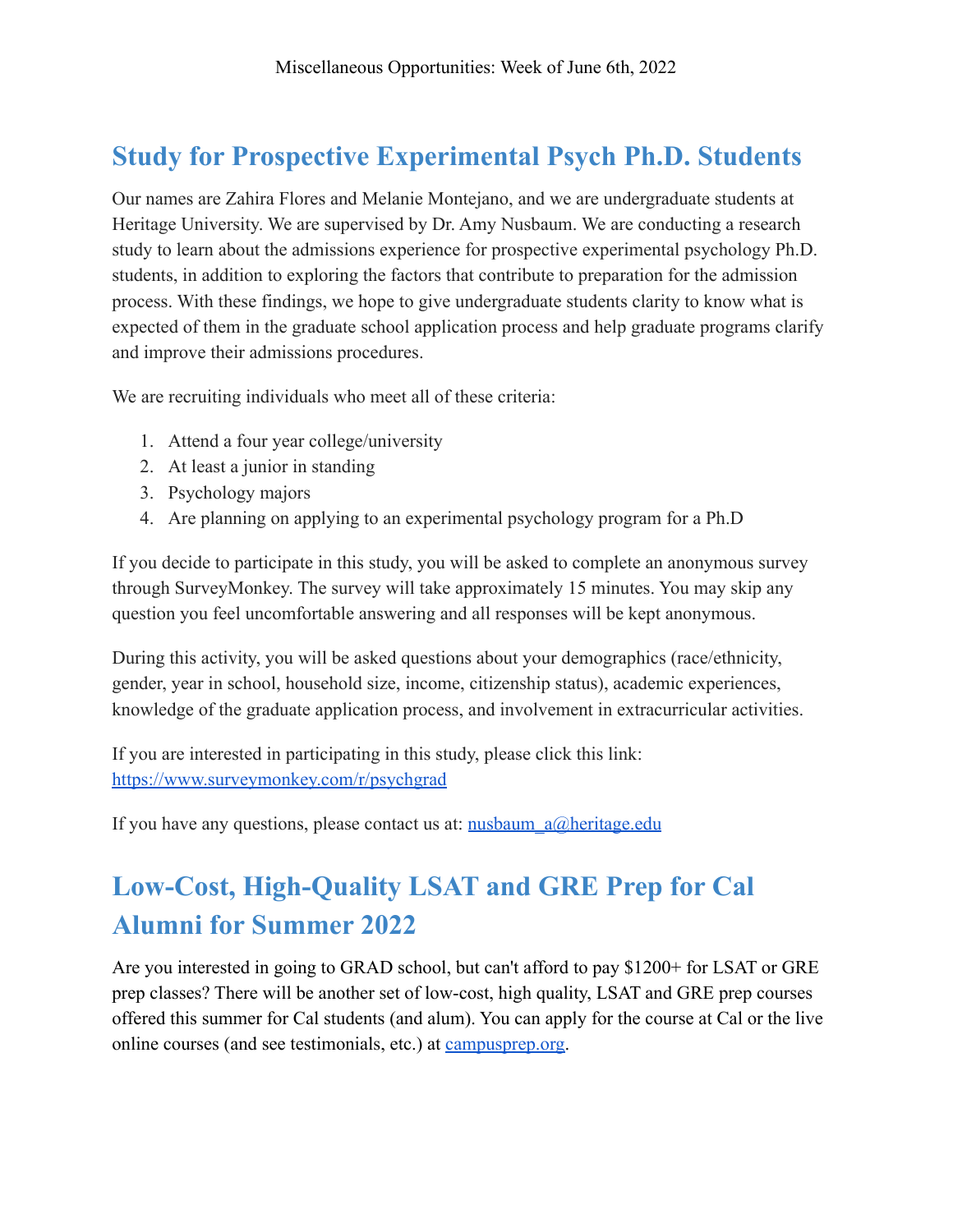#### ● \$285 LSAT Course

The live online course preps you for the summer and fall test dates. The comprehensive, 27-hour, live course includes 3 practice exams and costs \$285 (\$235 for those who qualify for aid). Payment plans are available. The course is taught by a high-scoring, expert instructor. Students who complete the course often get 9-point gains on the LSAT.

#### LSAT PREP COURSE SCHEDULES:

Live Online LSAT Wednesdays 6-9pm Pacific 6/1, 6/8, 6/15, 6/22, 6/29, 7/6 Proctored (practice) exams: Sat. 6/11 10-1pm Pacific, Sat. 6/25 10-1pm Pacific, Sat. 7/9 10-1pm Pacific (makeup exams available)

Live Online LSAT Tuesdays 4-7pm Pacific 6/28, 7/5, 7/12, 7/19, 7/26, 8/2 Proctored (practice) exams: Sat. 7/9 10-1pm Pacific, Sat. 7/23 10-1pm Pacific, Sat. 8/6 10-2pm Pacific (makeup exams available)

Live Online LSAT Wednesdays 6-9pm Pacific 6/29, 7/6, 7/13, 7/20, 7/27, 8/3 Proctored (practice) exams: Sat. 7/9 10-1pm Pacific, Sat. 7/23 10-1pm Pacific, Sat. 8/6 10-2pm Pacific (makeup exams available)

Live Online LSAT Wednesdays 4-7pm Pacific 8/17, 8/24, 8/31, 9/7, 9/14, 9/21 Proctored (practice) exams: Sat. 8/20 10-1pm Pacific, Sat. 9/3 10-1pm Pacific, Sat. 9/24 10-1pm Pacific(makeup exams available)

You can try out the course by having until midnight on the day of the first class session to receive a full refund for any reason. Apply for the LSAT course ASAP at [campusprep.org,](https://www.campusprep.org/lsat-apply) as there will likely be more applications than there are spaces available. Email questions to admin@campusprep.org.